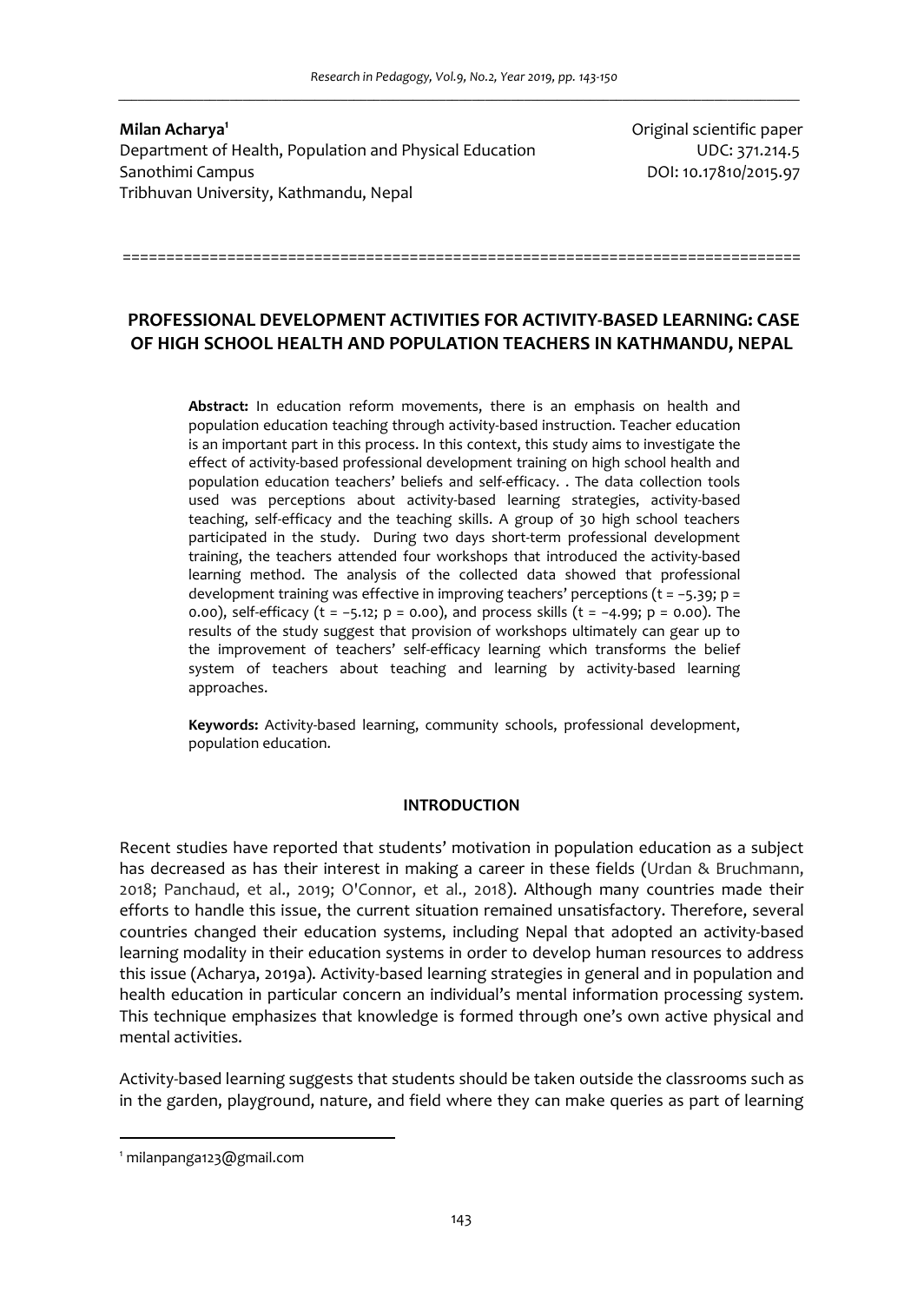and they are encouraged to ask questions freely, and hold discussions among peers. This type of learning provides opportunities for students to develop the skills (observing, measuring, collecting data, and drawing conclusions) needed during their life time; they learn to deal with problems that are hard to solve; they accept changes and difficulties in their understanding, and revise for solutions (Acharya, 2019b, Bardovi-Harlig, 2018; Bilgin, Karakuyu, & Ay, 2015; Trif, 2015).

Researchers have provided ample evidence about the advantages of activity-based learning (Bilgin, Karakuyu, & Ay, 2015; Trif, 2015). In one of these studies, activity-based learning was implemented in the ninth grade classrooms of five different schools. The results revealed a significant improvement in students' success (Bartholomew, et al., 2018; Hayat, et al., 2017). Activity-based instruction was reported to have been effective in increasing students' academic achievements and developing positive attitudes toward learning (Hayat, et al., 2017); furthermore, it was shown that activity-based learning (ABL) contributes to individuals' physical development and skills as a team and helps the development of reading, writing, and life skills (Yaneva, 2017).

In activity-based learning approach, population education teachers' roles vary as diagnostic, motivator, guide, innovator, experimenter, investigator, modeller, advisor, collaborator, and learner (Acharya, 2019c, Bardovi-Harlig, 2018; Bilgin, Karakuyu, & Ay, 2015; & Trif, 2015). Study of ABL mentioned that teachers must encourage students to discuss their views and explore and put forward their ideas by asking questions that lead to critical thinking, and must provide students with enough time to answer (Bilgin, Karakuyu, & Ay, 2015; Liu, 2017). Some research, however, has revealed inadequate implementation of activities in learning. According to these findings, teachers stated some reasons such as: (i) they were reluctant to use ABL because of their inadequate knowledge (Lederman, 1992); (ii) they lacked experience of using ABL (Arslan, et al., 2014; Kleine, et al., 2002); (iii) they had beliefs about physical activity as it is appropriate for only bright students; and (iv) there was a discrepancy between content of population and teachers' perceptions (Keys & Kang, 2000; Wallace & Kang, 2004; Windschitl, 2002).

It is important for teachers to have a thorough understanding of and develop awareness about the learning and teaching skills in population to implement ABL. Students make observations, ask questions, design rules, establish a hypothesis, test the hypothesis by making predictions and interpreting the results, and share findings with others. ABL causes skill development in the learners and use the skills further. Similarly, it is necessary that, in addition to the subject matter knowledge, teachers need to have knowledge about process skills so that they can engage the learners in the learning process better. The existing literature has also reports that students gaining of process skills varies statistically according to the teachers' level of using teaching skills (Acharya, 2016, Keys & Kang, 2000).

Studies have also indicated that curriculum reform movements are shaped and changed by teachers' understanding and beliefs (Trif, 2015); reform movements in education require changes in teachers' beliefs and values (Keys & Kang, 2000), and teachers return to traditional curricula in the absence of professional training (Bilgin, Karakuyu, & Ay, 2015; & Trif, 2015). Researchers have thus regarded it as important to provide professional development and other support to teachers in order to help them implement activity-based learning. In this context, successful professional development training can lead to these benefits like: (i) it can help in changing teachers' beliefs and practices (Cohen & Hill, 2000); (ii) it is an important aid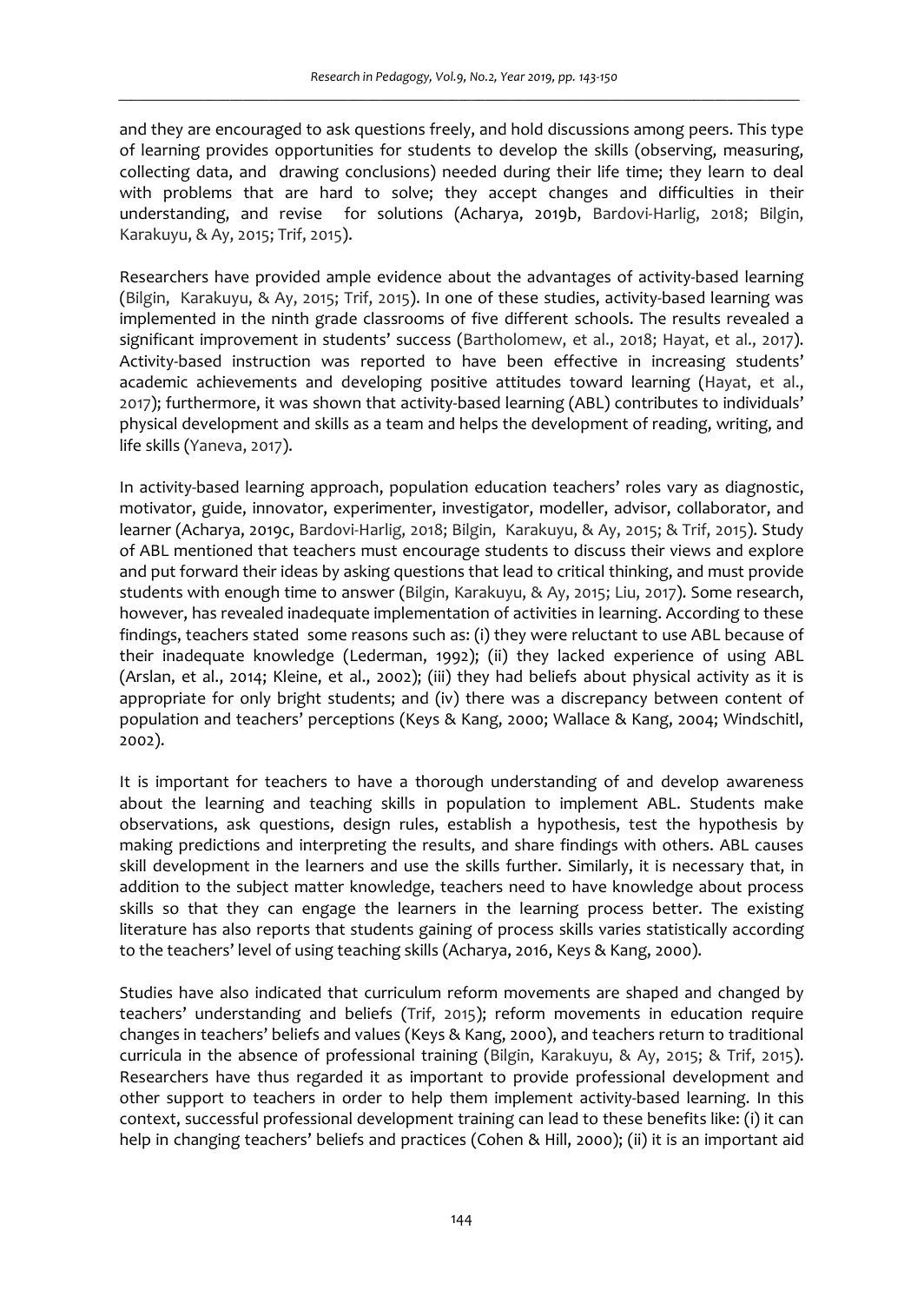for teachers to determine the aims that affect students' behaviours in classrooms and schools (Young, 2001); (iii) it provides ways to increase students' academic achievement (Falk, 2001 cited by Villegas-Reimers, 2003); (iv) it helps teachers in creating an investigator class culture and IBL experiences (Cohen & Hill, 2000); (v) it causes positive, strong, and important development in terms of teachers' attitudes and practices (Young, 2001); and (vi) it provides means for teachers to keep their knowledge and skills up to date (European Union, 2010).

This study, distinct from previous studies, included teaching skills and formative assessment training strategies for professional development of high school population teachers in the public schools in Nepal. This study aimed to investigate the effect of activity-based professional development activities on school teachers' teaching skills, perceptions about the activity-based learning method, and self-efficacy beliefs. The study asked these questions to be inquired: (i) is there any significant difference between teachers' pre-test and post-test scores on the tool 'teaching skills test'?; (ii) is there any significant difference between population teachers' pre-test and post-test scores on the tool 'activity-based learning selfefficacy scale'?; and (iii) is there any significant difference between teachers' pre-test and post-test scores on the tool 'beliefs about activity-based teaching scale'?

## **Method and Methodology**

# **Research Design**

In this study, one group pre-test post-test design experimental design was used. In this model, measurements of one group were made before and after the intervention. According to this model, if post-tests have higher scores than pre-tests, it is due to the effectiveness of the treatment. However, to increase the validity of this study, qualitative and quantitative measurements were considered in the data collection process. The experimental process of this research is as follows:

| <b>Teachers</b>        | Pre-test                                                                                                                                             | Implementation                                              | Post-test                                                                                                                                                              |
|------------------------|------------------------------------------------------------------------------------------------------------------------------------------------------|-------------------------------------------------------------|------------------------------------------------------------------------------------------------------------------------------------------------------------------------|
| Population<br>teachers | -Teachers process skills<br>test<br>-Activity-based learning<br>self-efficacy<br>-Teaching<br>scale<br>-Beliefs about<br>activity-<br>based learning | Activity-based<br>professional<br>development<br>activities | -Teaching process skills test<br>-The activity-based teaching<br>self-efficacy scale<br>-Beliefs about activity-based<br>teaching scale<br>-Semi-structured interviews |

Table 1. *Experimental Process of the Research*

## **Participants**

Teachers' volunteerism and accessibility was the basis for the selection of participants. Hence convenience sampling wasapplied in this study. Thirty teachers (17 female and 13 male) fromfifteen high schools in Kathmandu valley participated in the study. Three of the female teachers had 0–5 years of teaching experience, two of them had 6–10 years, three of them had 11-15 years, and nine of them had 16 years and more. Similarly, three of the male teachers had 0–5 years of experience, two had 6–10 years, and eight had 16 years and more.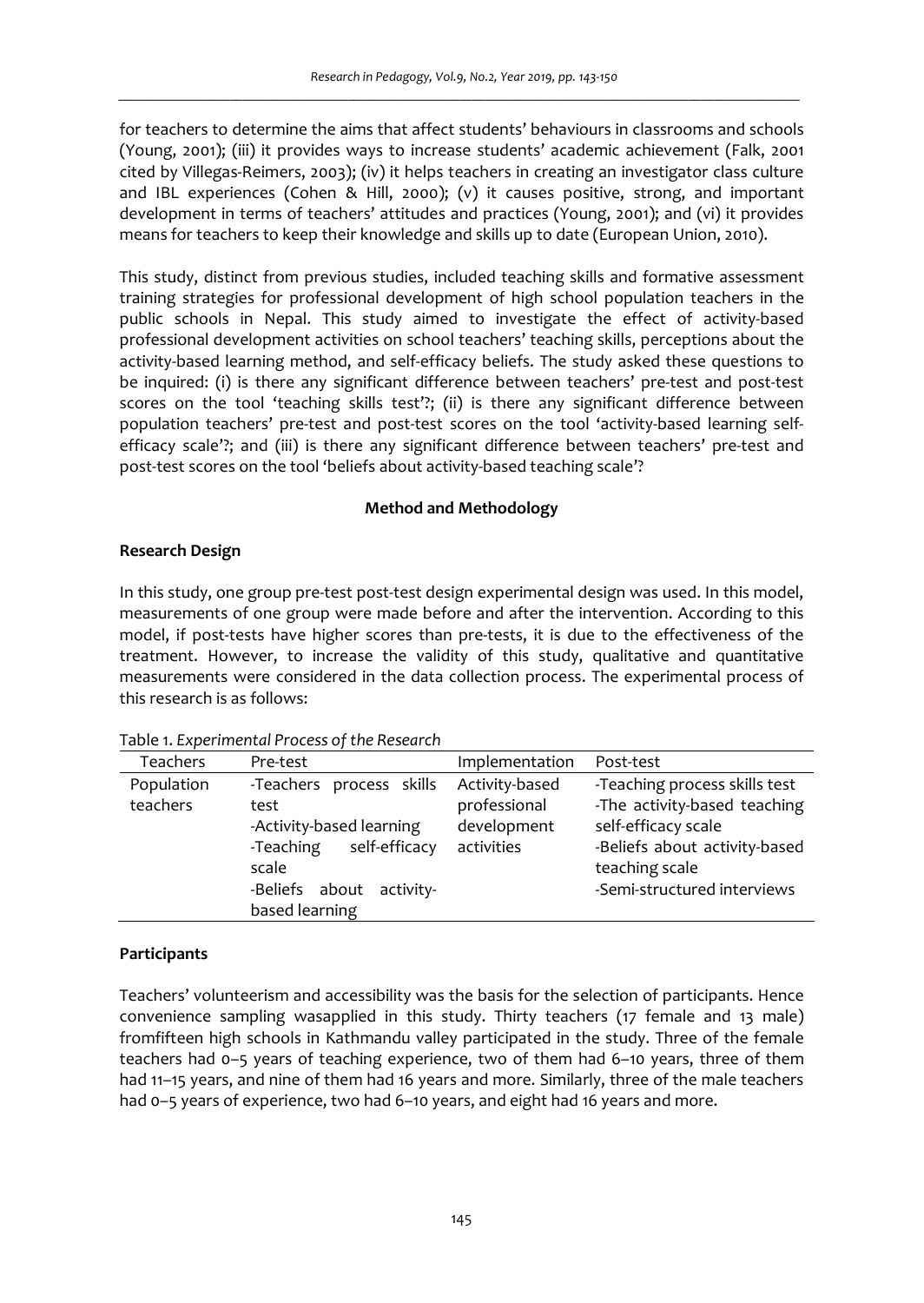### **Data Collection Tools**

Teaching process skill tests, the activity-based teaching self-efficacy scale, perception about activity-based teaching scale, and semi-structured interviews were the tools used to collect the data.

*Teaching Process Skills Test*: This test was used to determine changes in teachers' process skills. It included 31 multiple-choice questions with reliability coefficient was 0.81. This study only used 10 questions related to skills (observations, hypothesizing, predicting, planning and investigating, and interpretation) in professional development training.

*Activity-based Teaching Self-efficacy Scale*: This scale was originally developed by Smolleck (2008). It comprises 69 five-point Likert-type items, and the Cronbach alpha value of the scale is reported as 0.83.

*The Perceptions of Activity-based Teaching Scale*: Perceptions of Activity-based Teaching Scale (PABTS)was used to determine whether a change in teachers' perceptions about activitybased teaching had occurred. The scale comprised two parts consisting 44 items. In the adaptation process, the scale was applied to 30 pre-service high schoolteachers. Validity and reliability studies were performed on the obtained data. As a result of factor analysis, it was noted that the first part of the scale comprises only one factor called characteristics of activity-based teaching, the second part of the scale comprised two factors called barriers related to method and barriers related to teachers' lack of knowledge. The Cronbach alpha reliability value was found 0.87 for the first part and 0.83 for the second part. The Cronbach alpha value for the whole scale was 0.78.

*Semi-structured interviews*: Interviews were conducted upon four randomly selected teachers the training package was conducted in order to determine their views about training and activity-based teaching. To provide validity, the study utilized the views of two teaching staff members and three research assistants.

## **Data Analysis**

To analyse the quantitative data, a paired sample t-test was conducted by using the software SPSS. The level of significance in this comparison was determined to be 0.05. In the analysis of the qualitative data obtained from the semi-structured interviews, the teachers' statements were recorded with their permission and then transcribed.

### **FINDINGS**

Table 2 shows the statistical scores of teachers' answers to the quantitative data collection tools before and after the training packages in the teachers' professional development programme.

| Table 2.Teachers Ariswers and Results Of t-test in Pre-test and Post-test |    |       |      |         |         |  |  |
|---------------------------------------------------------------------------|----|-------|------|---------|---------|--|--|
|                                                                           | N  |       | sd   |         |         |  |  |
| Teaching skills test scale                                                |    |       |      |         |         |  |  |
| Pre-test                                                                  | 30 | 13.53 | 1.83 |         |         |  |  |
| Post-test                                                                 | 30 | 15.47 | 1.68 | $-4.23$ | $0.00*$ |  |  |
| Activity-based learning self-efficacy scale                               |    |       |      |         |         |  |  |

Table 2.*Teachers' Answers and Results of t-test in Pre-test and Post-test*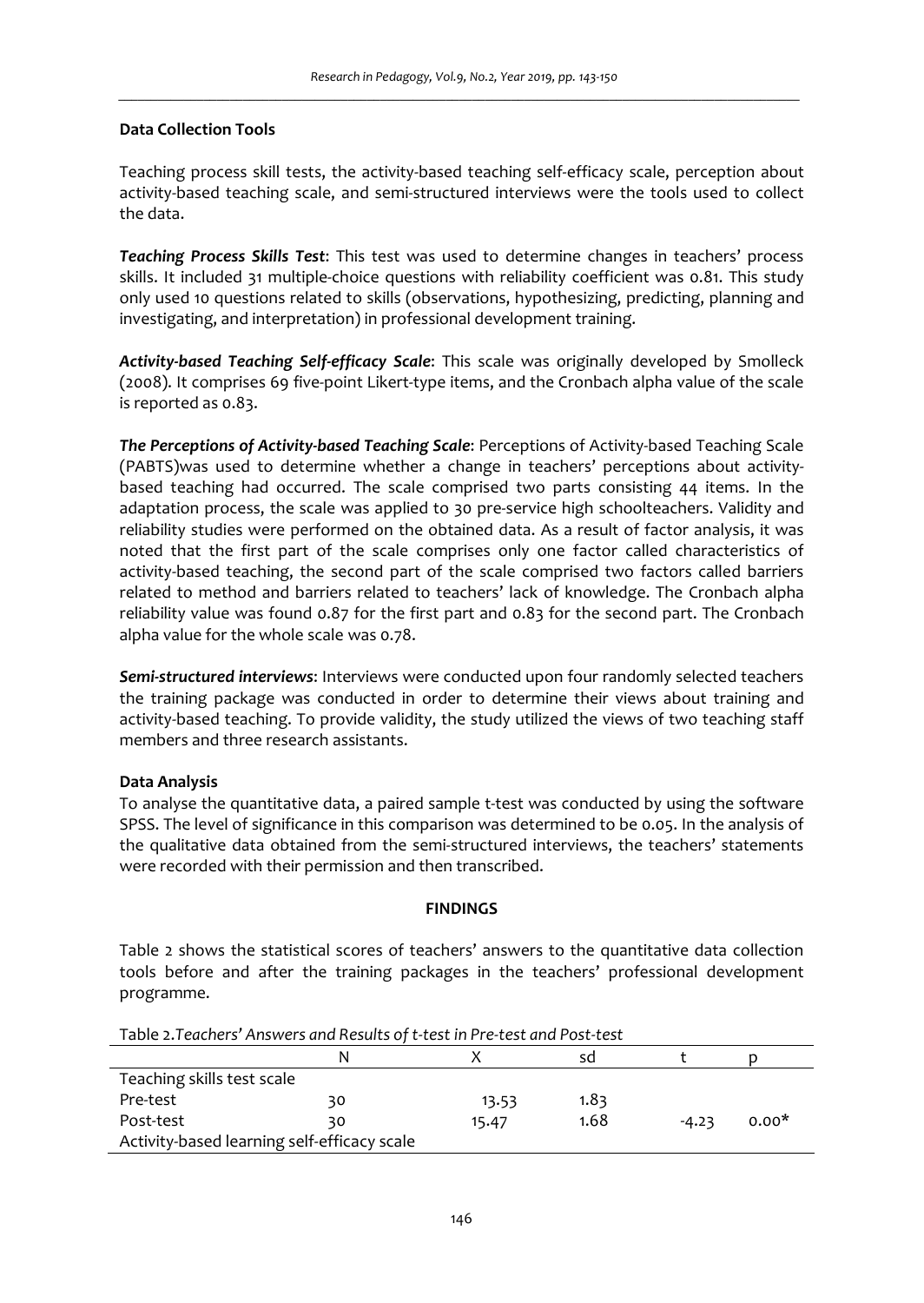| 30                          |    | 255.07 | 12.78 |         |         |
|-----------------------------|----|--------|-------|---------|---------|
| 30                          |    | 273.30 | 18.04 | $-5.12$ | $0.00*$ |
| Perceptions about activity- |    |        |       |         |         |
| based learning              |    |        |       |         |         |
| Importance of ABL pre-test  | 30 | 70.87  | 4.31  |         |         |
| Importance of ABL post-test | 30 | 75.47  | 3.32  | $-6.57$ | $0.00*$ |
| Teaching skills pre-test    | 30 | 64.13  | 5.67  |         |         |
| Teaching skills post-test   | 30 | 68.70  | 7.74  | $-3.39$ | $0.00*$ |
| Learning perceptions pre-   | 30 | 40.30  | 10.27 |         |         |
| test                        |    |        |       |         |         |
| Learning perceptions post-  | 30 | 38.23  | 9.67  | 1.49    | 0.14    |
| test                        |    |        |       |         |         |
| Difficulties pre-test       | 30 | 50.77  | 6.70  |         |         |
| Difficulties post-test      | 30 | 60.33  | 7.06  | $-4.99$ | $0.00*$ |
| $\cdot$ $\cdot$<br>$\cdots$ |    |        |       |         |         |

*Research in Pedagogy, Vol.9, No.2, Year 2019, pp. 143-150 \_\_\_\_\_\_\_\_\_\_\_\_\_\_\_\_\_\_\_\_\_\_\_\_\_\_\_\_\_\_\_\_\_\_\_\_\_\_\_\_\_\_\_\_\_\_\_\_\_\_\_\_\_\_\_\_\_\_\_\_\_\_\_\_\_\_\_\_\_\_\_\_\_\_\_\_\_\_\_\_\_\_\_\_\_\_\_\_\_\_\_\_\_\_\_\_\_\_\_\_\_\_\_\_*

*\*p < .05 difference is significance* 

High school teachers who attended teachers' professional development training package showed significant development in terms of teaching skills, self-efficacy on activity-based teaching and learning. According to Table 2, only the post-test score of the activity learning method was decreased. The data obtained from the semi-structured interviews also supported positive gains related to variables. After the teaching process skills activities, teachers stated that before the workshop, they had inadequate knowledge about the techniques of teaching process skills, and they learned new skills in the teachers' professional development programme. One of the teachers (T4) said, *"I learned the concept of making activity-based teaching and learning. These methods are simple and make students active in their own work. It increases collaborative skills among them. Now, I learned the importance of outdoor activities for meaningful engagement of students to learn on their own".* 

Among the sampled teachers, T4, T8, T9,and T2 stated that *"perceptions about the activitybased learning method as well as their self-efficacy beliefs changed and improved. We have to engage students in outside environment to explore their potentialities".* In this context, the majority of teachers made comparisons between their lessons before and after the intervention, and realized the contributions of the activities to students. They expressed the views of changing in their teaching and learning techniques. Some sample expressions made by the teachers are:

Teacher (T18) said, *"I think that activity-based learning method can encourage students for collaborative learning".*

*"I think that traditional activities create a more restricted learning environment for students. But [in this modality] the students became free to investigate and make experiments in outdoor activities. For this reason, I think that inquiry activities can lead students to become more responsible in their learning through research" (Teacher T13).*

*"Activity-based approach to teaching and learning method allows students to query via their own hypothesis instead of accepting information directly and it increases the retention of information"*(Teacher T3).

Similarly, teacher (T19) claimed *"instructions of activities in our lessons are clear and so students' working is more restricted and they are not free. I think that teaching a lesson like this can be more enjoyable and students become more active".* 

Furthermore, teacher (T8) argued as similar with the teacher (T3) and said, *"instructions of activities in my lesson were given clearly and they hadn't been adapted to activities. After this*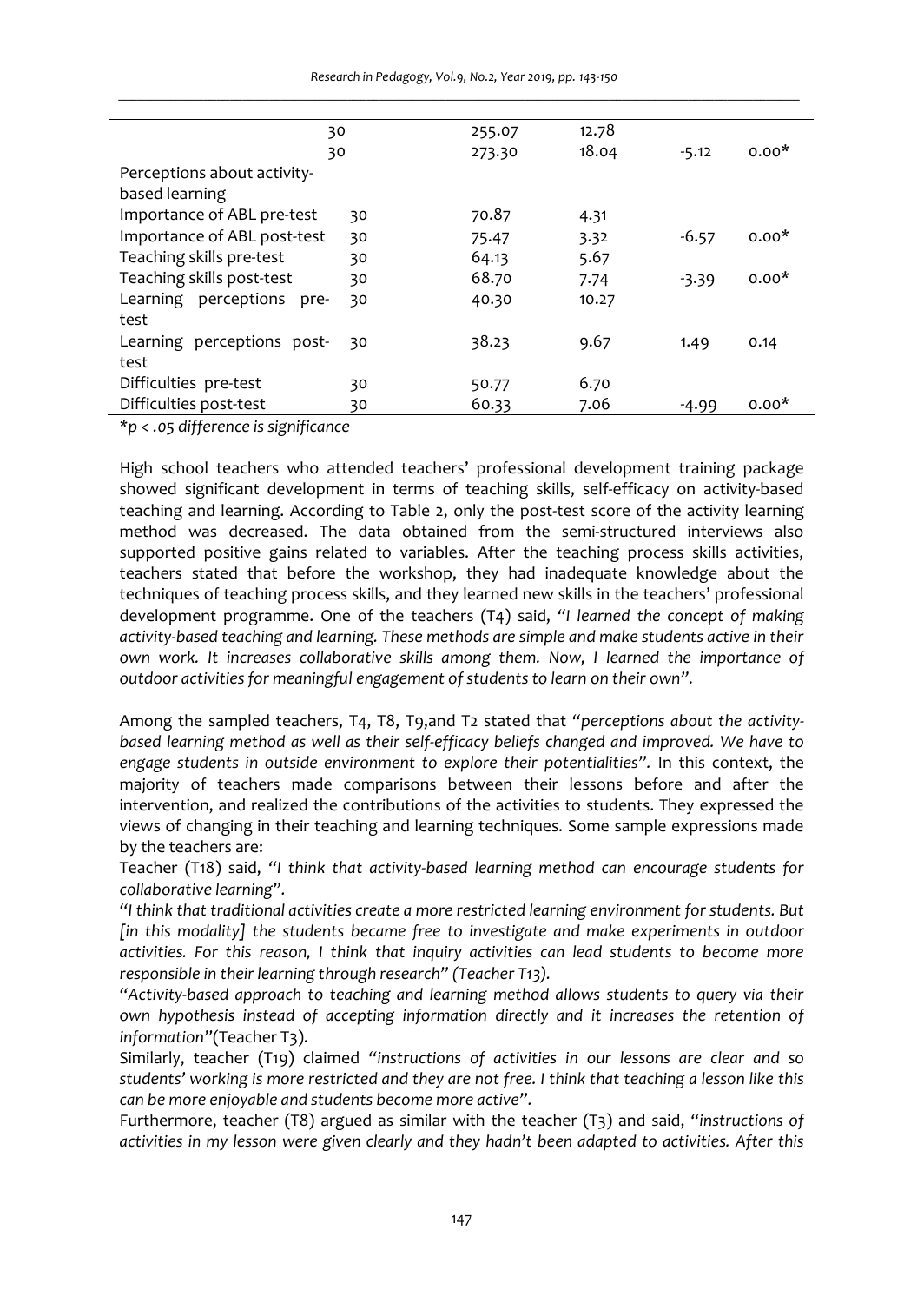*programme, I realized that I allowed my students to query in a limited way. They didn't query by their own hypothesis. Now I am aware of an open environment to open their potentialities".*

From the above opinions of the teachers, it is concluded that the teachers' professional development programme is helpful to transform the classroom pedagogy from teachercentred to student-centred approach among community level high schools health and population teachers.

### **DISCUSSION AND CONCLUSION**

This study was conducted to test the hypothesis that activity-based learning professional development activities affect community high school health and population teachers' teaching skills and their self-efficacy. So, the first problem was "i*s there any significant difference between teachers' pre-test and post-test scores on the teaching skills test?*" The analysis showed a statistically significant increase in teachers' scores.

The second problem was "*is there any significant difference between teachers' pre-test and post-test scores on the activity-based teaching self-efficacy scale?*" The analysis related to this showed that there was a significant development in teachers' self-efficacy perceptions after the intervention. During the teachers' professional development programme, it was emphasized that practicing the activity-based method is not as difficult as it is thought, and it can be practiced by making small changes in activities which will have a large effect on learning. This may have affected teachers' self-efficacy beliefs. The result supports the findings of other studies indicating that introductory workshops about student-centred teaching are effective to develop teachers' self-efficacy beliefs (Eshach, 2003) and that professional development trainings increase teachers' self-efficacy from a low level to a high level (Roberts, et al., 2001).

The third question of this research was "i*s there any significant difference between teachers' pre-test and post-test scores on the beliefs about activity-based teaching scale?*" The result showed that there was a significant development in teachers' scores on the importance attributed to activities, their thoughts related to the frequency of using student-centred classes, and the perceived potential barriers about class on the playground and in the school garden. Consistent with the results of other studies, the findings of this study indicate that professional development has a positive effect on teachers' views about student-centred teaching (Roberts, et al., 2001), teachers' understanding (Acharya, 2016, Lotter et. al., 2007) and beliefs (Cohen &Mill, 2000). The fact that some teachers maintain negative beliefs about students' activities in the interviews may be a result of their lack of experience in the past. The results in the literature report that teachers' negative beliefs about the student-centred method may stem from their inexperience about this method when they were college students and novice teachers (Roberts, et al., 2001).

Future studies can investigate the extent to which teachers reflect their gains obtained from professional development training to their learning environments and the advantages of this reflection in terms of students and classroom culture to transform high school population classes at the community schools of Nepal.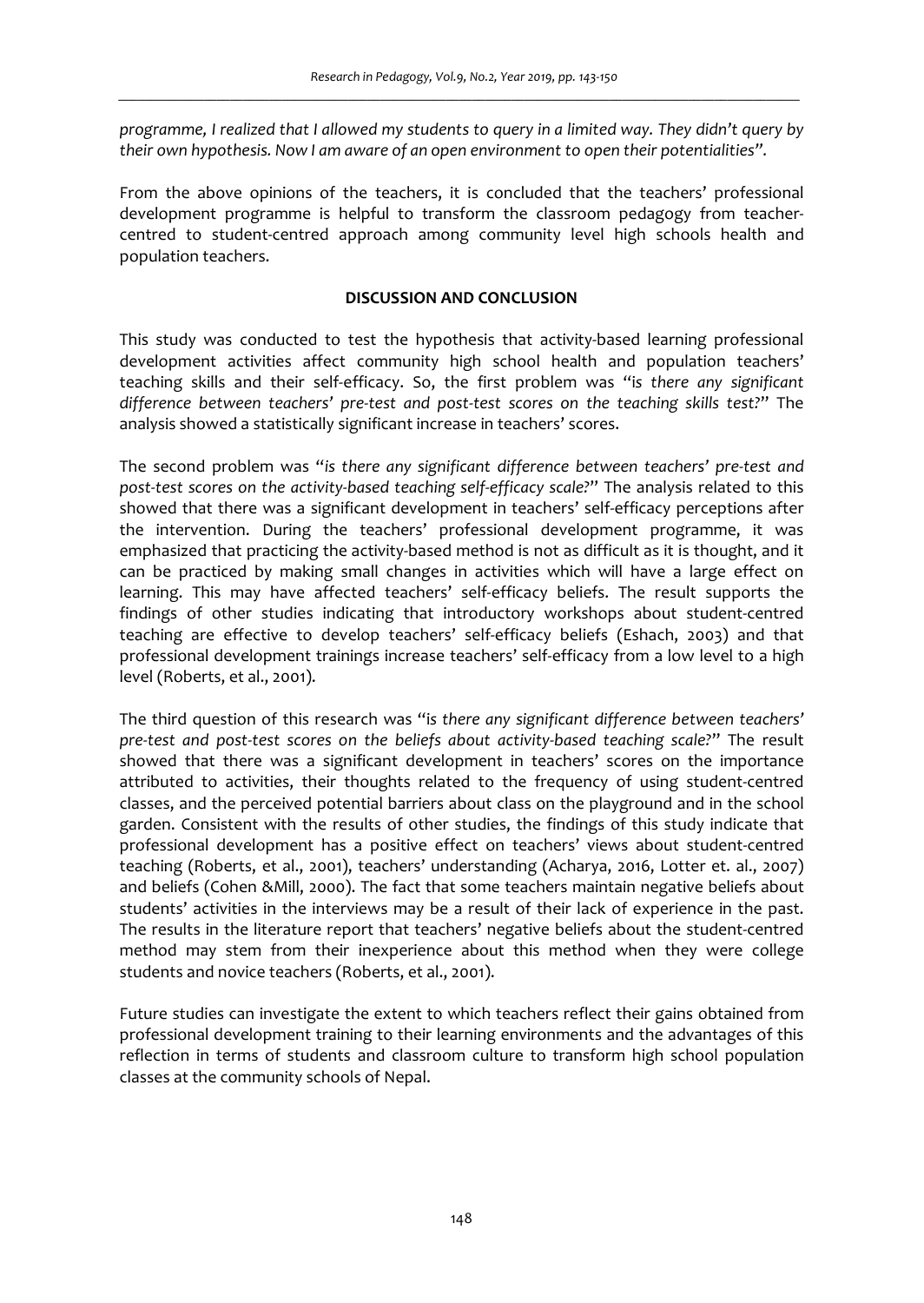### **Acknowledgements**

I would like to thank to all the teachers of health and population education who actively participated in this study. Also, I would like to thank all my colleagues, seniors and professors of Health, Population and Physical education for scholarly guidance and encouragement to prepare this article.

Any opinions, findings, and conclusions made here are those of the author and the participants and should not be necessarily attributed to the Ministry of Education (MoE), Government of Nepal.

### **References**

- Acharya, K. P. (2019a). Demystifying Science Teachers' Epistemic Belief on Chemical Concepts: Students' Engagement in the School Garden, *Pedagogical Research*, *4*(4),
- Acharya, K. P. (2019b). New Perspectives on Activity-Based Chemistry Learning through Meaningful Engagement: Mystical Improvement in Students' Achievement, *American Journal of Creative Education*, *2*(3), 128-137.
- Acharya, K. P. (2019c). Inquiry-based science learning through school gardening activities: Wonderful experience through participatory action research, *International Journal of Elementary Education*, *7*(3), 40-45.
- Acharya, K. P. (2016). Fostering critical thinking practices at primary science classrooms in Nepal. *Research in Pedagogy*, *6*(2), 1-7.
- Arslan, A., Ogan Bekiroglu, F., Suzuk, E. & Gurel, C. (2014). Fizik laboratuvar derslerinin arastirma-sorgulama acisindan incelenmesi ve ogretmen adaylarinin goruslerinin belirlenmesi, *Turk Fen Egitimi Dergisi*, 11 (2), 3-37.
- Bardovi-Harlig, K. (2018). Teaching of Pragmatics, *The TESOL Encyclopedia of English Language Teaching*, 1-7.
- Bartholomew, J. B., Jowers, E. M., Roberts, G., Fall, A. M., Errisuriz, V. L., & Vaughn, S. (2018). Active Learning Increases Children's Physical Activity across Demographic Subgroups, *Translational Journal of the American College of Sports Medicine*, *3*(1), 1-9.
- Bilgin, I., Karakuyu, Y., & Ay, Y. (2015). The effects of project based learning on undergraduate students' achievement and self-efficacy beliefs towards science teaching, *Eurasia Journal of Mathematics, Science & Technology Education*, *11*(3), 469-477.
- Cohen, D.K. & Hill, H.C. (2000). Instructional policy and classroom performance: The mathematics reform in California,*Teachers College Record*, 102, 294-343.
- Eshach, H. (2003). Inquiry-events as a tool for changing science teaching efficacy beliefs of kindergarden and elementary school teachers, *Journal of Science Education and Technology*, 12 84), 495-501.
- European Union (2010). *Teachers' Professional Development Europe in International Comparison: An Analysis of Teachers' Professional Development based on the OECD's Teaching and Learning International Survey (TALIS*). Luxemburg: Office for Official Publications of the European Communities.
- Hayat, M., Hasan, R., Ali, S. I., & Kaleem, M. (2017). Active learning and student engagement using Activity Based Learning. In *2017 International Conference on Infocom Technologies and Unmanned Systems (Trends and Future Directions)(ICTUS)* (pp. 201- 204). IEEE.